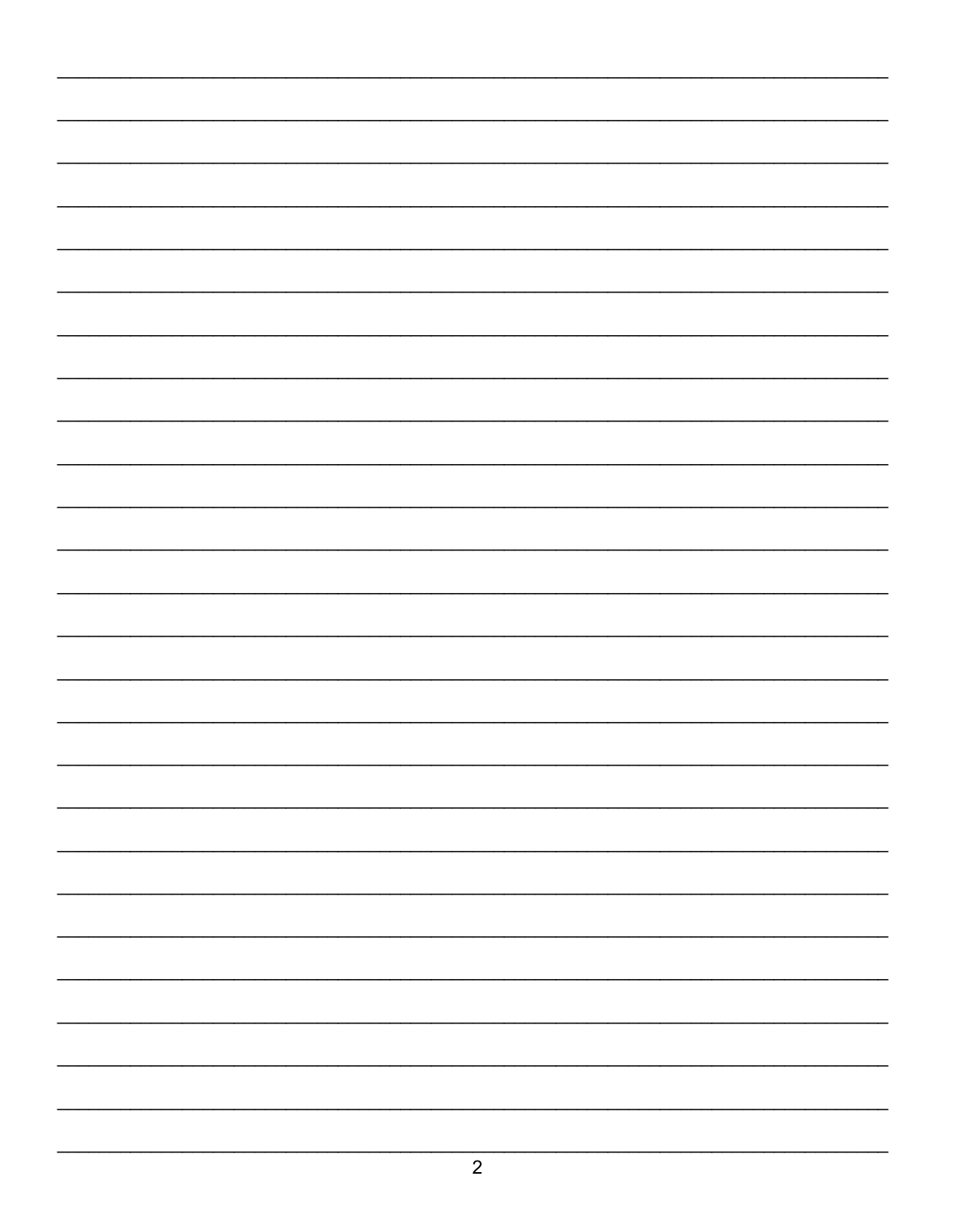## **Unit 4: Argument Essay**

*Demographic factors help explain socialization of political ideologies and beliefs. Choose a demographic factor of religious affiliation, gender, race or education and present an argument for why your choice is most responsible to explain socialization of political ideologies and beliefs.*

### **In your essay, you must**:

Articulate a defensible claim or thesis that responds to the prompt and establishes a line of reasoning. (Make a claim. i.e. "I think that…" then include a statement of causation that includes a word such as "because" or "therefore.")

\_\_\_\_\_\_\_\_\_\_\_\_\_\_\_\_\_\_\_\_\_\_\_\_\_\_\_\_\_\_\_\_\_\_\_\_\_\_\_\_\_\_\_\_\_\_\_\_\_\_\_\_\_\_\_\_\_\_\_\_\_\_\_\_\_\_\_\_\_\_\_\_\_\_\_\_\_\_\_\_

 $\mathcal{L}_\text{max} = \frac{1}{2} \sum_{i=1}^{n} \frac{1}{2} \sum_{i=1}^{n} \frac{1}{2} \sum_{i=1}^{n} \frac{1}{2} \sum_{i=1}^{n} \frac{1}{2} \sum_{i=1}^{n} \frac{1}{2} \sum_{i=1}^{n} \frac{1}{2} \sum_{i=1}^{n} \frac{1}{2} \sum_{i=1}^{n} \frac{1}{2} \sum_{i=1}^{n} \frac{1}{2} \sum_{i=1}^{n} \frac{1}{2} \sum_{i=1}^{n} \frac{1}{2} \sum_{i=1}^{n} \frac{1$ 

\_\_\_\_\_\_\_\_\_\_\_\_\_\_\_\_\_\_\_\_\_\_\_\_\_\_\_\_\_\_\_\_\_\_\_\_\_\_\_\_\_\_\_\_\_\_\_\_\_\_\_\_\_\_\_\_\_\_\_\_\_\_\_\_\_\_\_\_\_\_\_\_\_\_\_\_\_\_\_\_

\_\_\_\_\_\_\_\_\_\_\_\_\_\_\_\_\_\_\_\_\_\_\_\_\_\_\_\_\_\_\_\_\_\_\_\_\_\_\_\_\_\_\_\_\_\_\_\_\_\_\_\_\_\_\_\_\_\_\_\_\_\_\_\_\_\_\_\_\_\_\_\_\_\_\_\_\_\_\_\_

\_\_\_\_\_\_\_\_\_\_\_\_\_\_\_\_\_\_\_\_\_\_\_\_\_\_\_\_\_\_\_\_\_\_\_\_\_\_\_\_\_\_\_\_\_\_\_\_\_\_\_\_\_\_\_\_\_\_\_\_\_\_\_\_\_\_\_\_\_\_\_\_\_\_\_\_\_\_\_\_

 $\mathcal{L}_\text{max} = \frac{1}{2} \sum_{i=1}^{n} \frac{1}{2} \sum_{i=1}^{n} \frac{1}{2} \sum_{i=1}^{n} \frac{1}{2} \sum_{i=1}^{n} \frac{1}{2} \sum_{i=1}^{n} \frac{1}{2} \sum_{i=1}^{n} \frac{1}{2} \sum_{i=1}^{n} \frac{1}{2} \sum_{i=1}^{n} \frac{1}{2} \sum_{i=1}^{n} \frac{1}{2} \sum_{i=1}^{n} \frac{1}{2} \sum_{i=1}^{n} \frac{1}{2} \sum_{i=1}^{n} \frac{1$ 

\_\_\_\_\_\_\_\_\_\_\_\_\_\_\_\_\_\_\_\_\_\_\_\_\_\_\_\_\_\_\_\_\_\_\_\_\_\_\_\_\_\_\_\_\_\_\_\_\_\_\_\_\_\_\_\_\_\_\_\_\_\_\_\_\_\_\_\_\_\_\_\_\_\_\_\_\_\_\_\_

\_\_\_\_\_\_\_\_\_\_\_\_\_\_\_\_\_\_\_\_\_\_\_\_\_\_\_\_\_\_\_\_\_\_\_\_\_\_\_\_\_\_\_\_\_\_\_\_\_\_\_\_\_\_\_\_\_\_\_\_\_\_\_\_\_\_\_\_\_\_\_\_\_\_\_\_\_\_\_\_

 $\mathcal{L}_\text{max} = \frac{1}{2} \sum_{i=1}^{n} \frac{1}{2} \sum_{i=1}^{n} \frac{1}{2} \sum_{i=1}^{n} \frac{1}{2} \sum_{i=1}^{n} \frac{1}{2} \sum_{i=1}^{n} \frac{1}{2} \sum_{i=1}^{n} \frac{1}{2} \sum_{i=1}^{n} \frac{1}{2} \sum_{i=1}^{n} \frac{1}{2} \sum_{i=1}^{n} \frac{1}{2} \sum_{i=1}^{n} \frac{1}{2} \sum_{i=1}^{n} \frac{1}{2} \sum_{i=1}^{n} \frac{1$ 

Support your claim with at least TWO pieces of accurate and relevant information.

- At least ONE piece of evidence must be from the list of three foundational documents. (Foundational documents to be used are the Declaration of Independence, Federalist 10 and/or the U.S. Constitution)
- The second piece of evidence must be from a different source on the list above OR from your knowledge.

\_\_\_\_\_\_\_\_\_\_\_\_\_\_\_\_\_\_\_\_\_\_\_\_\_\_\_\_\_\_\_\_\_\_\_\_\_\_\_\_\_\_\_\_\_\_\_\_\_\_\_\_\_\_\_\_\_\_\_\_\_\_\_\_\_\_\_\_\_\_\_\_\_\_\_\_\_\_\_\_

 $\mathcal{L}_\text{max} = \frac{1}{2} \sum_{i=1}^{n} \frac{1}{2} \sum_{i=1}^{n} \frac{1}{2} \sum_{i=1}^{n} \frac{1}{2} \sum_{i=1}^{n} \frac{1}{2} \sum_{i=1}^{n} \frac{1}{2} \sum_{i=1}^{n} \frac{1}{2} \sum_{i=1}^{n} \frac{1}{2} \sum_{i=1}^{n} \frac{1}{2} \sum_{i=1}^{n} \frac{1}{2} \sum_{i=1}^{n} \frac{1}{2} \sum_{i=1}^{n} \frac{1}{2} \sum_{i=1}^{n} \frac{1$ 

\_\_\_\_\_\_\_\_\_\_\_\_\_\_\_\_\_\_\_\_\_\_\_\_\_\_\_\_\_\_\_\_\_\_\_\_\_\_\_\_\_\_\_\_\_\_\_\_\_\_\_\_\_\_\_\_\_\_\_\_\_\_\_\_\_\_\_\_\_\_\_\_\_\_\_\_\_\_\_\_

\_\_\_\_\_\_\_\_\_\_\_\_\_\_\_\_\_\_\_\_\_\_\_\_\_\_\_\_\_\_\_\_\_\_\_\_\_\_\_\_\_\_\_\_\_\_\_\_\_\_\_\_\_\_\_\_\_\_\_\_\_\_\_\_\_\_\_\_\_\_\_\_\_\_\_\_\_\_\_\_

\_\_\_\_\_\_\_\_\_\_\_\_\_\_\_\_\_\_\_\_\_\_\_\_\_\_\_\_\_\_\_\_\_\_\_\_\_\_\_\_\_\_\_\_\_\_\_\_\_\_\_\_\_\_\_\_\_\_\_\_\_\_\_\_\_\_\_\_\_\_\_\_\_\_\_\_\_\_\_\_

\_\_\_\_\_\_\_\_\_\_\_\_\_\_\_\_\_\_\_\_\_\_\_\_\_\_\_\_\_\_\_\_\_\_\_\_\_\_\_\_\_\_\_\_\_\_\_\_\_\_\_\_\_\_\_\_\_\_\_\_\_\_\_\_\_\_\_\_\_\_\_\_\_\_\_\_\_\_\_\_

 $\mathcal{L}_\text{max} = \frac{1}{2} \sum_{i=1}^{n} \frac{1}{2} \sum_{i=1}^{n} \frac{1}{2} \sum_{i=1}^{n} \frac{1}{2} \sum_{i=1}^{n} \frac{1}{2} \sum_{i=1}^{n} \frac{1}{2} \sum_{i=1}^{n} \frac{1}{2} \sum_{i=1}^{n} \frac{1}{2} \sum_{i=1}^{n} \frac{1}{2} \sum_{i=1}^{n} \frac{1}{2} \sum_{i=1}^{n} \frac{1}{2} \sum_{i=1}^{n} \frac{1}{2} \sum_{i=1}^{n} \frac{1$ 

\_\_\_\_\_\_\_\_\_\_\_\_\_\_\_\_\_\_\_\_\_\_\_\_\_\_\_\_\_\_\_\_\_\_\_\_\_\_\_\_\_\_\_\_\_\_\_\_\_\_\_\_\_\_\_\_\_\_\_\_\_\_\_\_\_\_\_\_\_\_\_\_\_\_\_\_\_\_\_\_

Use reasoning to explain why your evidence supports your claim/thesis

(Describe evidence #1 then include a statement of support indicating that "This evidence supports my claim because…")